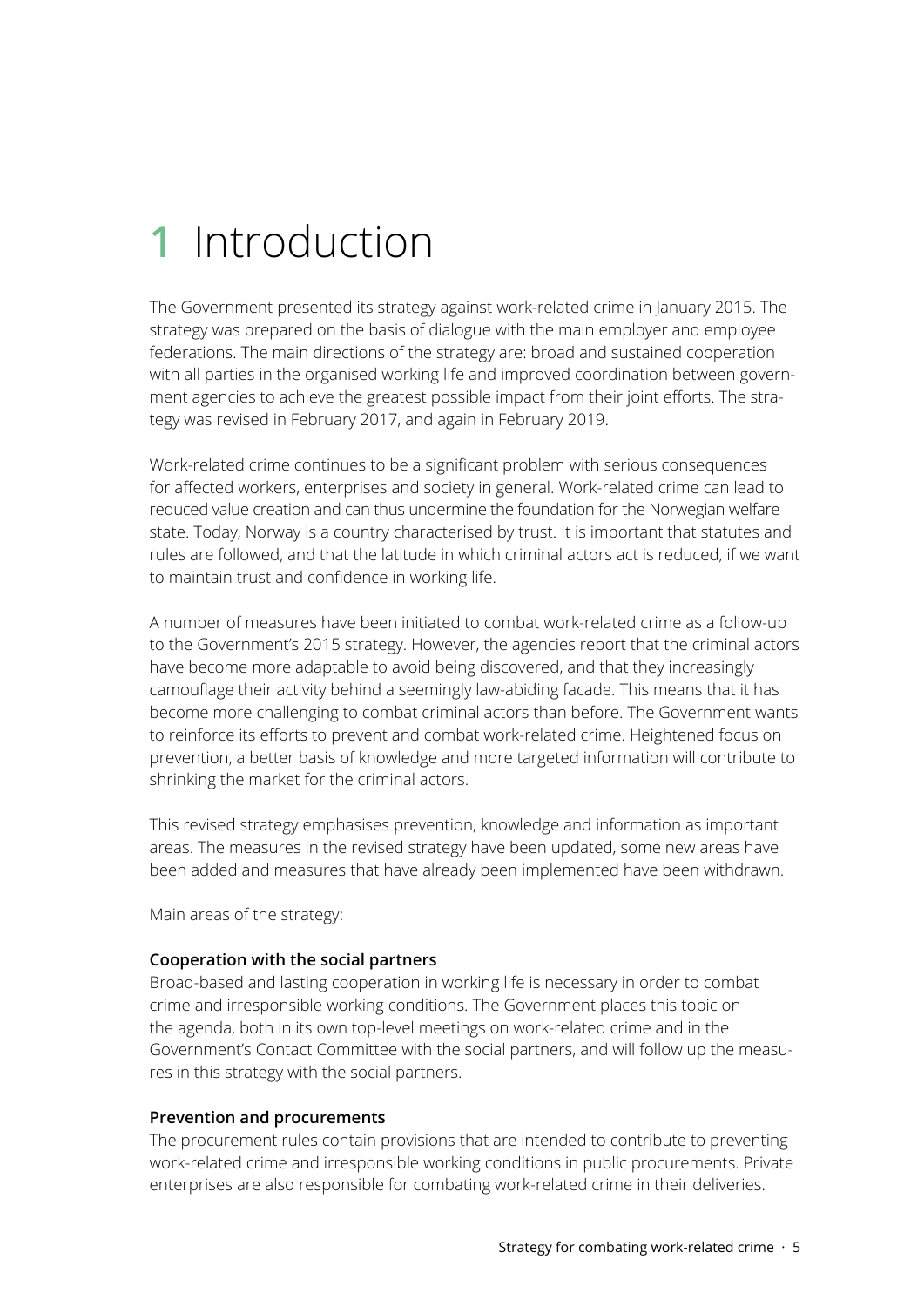The market for consumer services is large, and parts of this market may be attractive for criminal actors. The Government wants to reduce the market available to the criminal actors. It must be easier to identify the serious parties, and it must be more difficult for the irresponsible parties to offer their services. This shall take place in part through measures aimed at government clients, raising consumer awareness and reinforcing interaction with professional private purchasers. The social partners also in working life also play an important role as catalysts in the efforts against work-related crime, both in relation to their own members and the authorities.

#### **Knowledge**

Knowledge about work-related crime as a phenomenon, including scope, causes, consequences and development, is necessary in order to effectively prevent and combat it. A good basis for assessing the effect of the measures that are implemented will improve the possibilities for learning, correcting and guiding efforts against work-related crime.

#### **Information**

Targeted information to foreign workers and enterprises that carry out assignments in Norway is important in the effort to prevent work-related crime and irresponsible working conditions. One important objective is to ensure that foreign workers are aware of their rights and obligations, know what they can demand from their employer, as well as their rights to assistance and protection if they are exposed to human trafficking or other punishable offences.

#### **Control and follow-up**

Work-related crime is complex and must be combated through a joint effort on the part of the police, the Norwegian Tax Administration, the Norwegian Labour Inspection Authority, the Norwegian Labour and Welfare Service and other public agencies. This cooperation has been strengthened and made more systematic at the national, regional and local levels. The fact that the agencies share information with each other and utilise their collective sanction potential is important to ensure effective control and follow-up by the public authorities.

#### **Better registration schemes and identity management**

The public agencies that cooperate on fighting work-related crime report that the criminal actors and networks are well-organised. They report professional parties who employ various and creative methods in violation of prevailing regulations to ensure access to the market and financial profit. Using false and incorrect identities enables e.g. the use of fictitious employment contracts and relationships. The Government will continue its work to combat identity abuse, and to promote secure identification. Registration of foreign service-providers that perform work in Norway will be improved.

#### **International cooperation**

Crime and irresponsible working conditions are transnational challenges. In a report sent the European Commission in 2017, the Government has proposed strengthening European cooperation against work-related crime. Strengthening cooperation with supervisory and control authorities in other countries is important to achieve results. Norwegian authorities take part in a number of international collaboration efforts. Norway and EEA Grants can contribute to such work in countries that receive such funding, in accordance with the Government's Strategy for cooperation with the EU.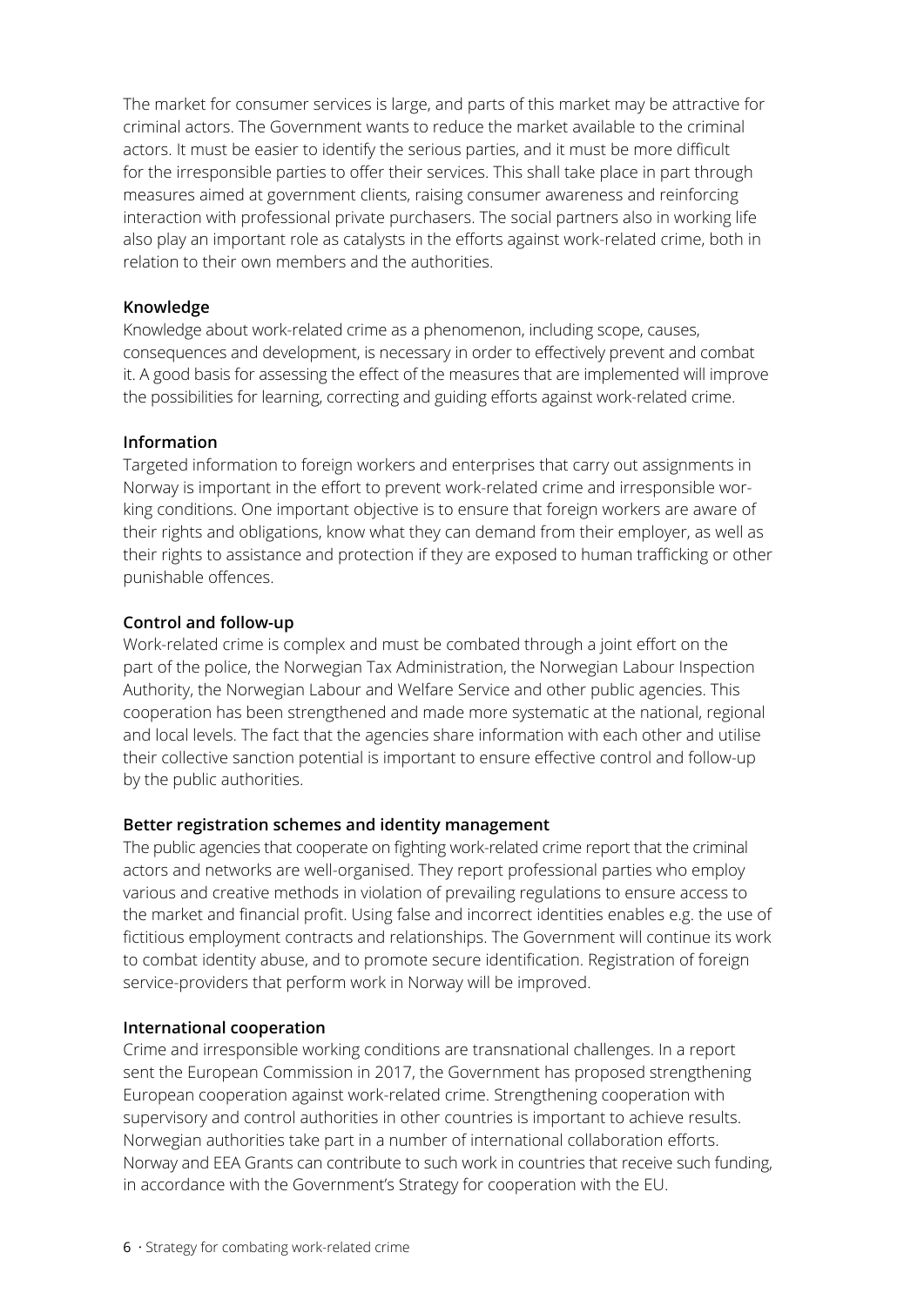# **2** Challenges

### **Work-related crime**

Work-related crime entails activities that violate Norwegian legislation concerning wages and working conditions, national insurance and taxes, often in an organised form, that exploit workers or distort competition and undermine the social structure.

The element of multi-crime is a characteristic feature of work-related crime. The presence of one or more of the following elements is characteristic of work-related crime:

- Crime related to taxes and government fees violation of the Taxation Act, the Tax Administration Act, the Tax Payment Act and the Value Added Tax Act
- Gross violations of accounting and bookkeeping practices incorrect and deficient accounting and use of fictitious/incorrect documentation
- Corruption
- Breach of trust unlawful bleeding of companies
- Bankruptcy crime
- Money laundering
- Currency smuggling
- Human trafficking
- Social security fraud receiving national insurance benefits while working undeclared
- Gross fraud commissioned fraud, invoice fraud, fraud against the financial sector
- Providing incorrect or false information and documentation to public authorities – including use of false identity and recording of incorrect data in public registers
- Gross violations of the Working Environment Act and the General Application Act
- Exploitation of labour in violation of statutes or agreements
- Violation of the Immigration Act use of illegal workers

# *Relationship to social dumping*

Work-related crime involves criminal offences, which is not necessarily the case as regards social dumping. In many cases, social dumping/irresponsible working conditions will coincide with violation of various statutes that govern working life, but not always. The efforts to combat social dumping are generally more wide-ranging than the measures targeting work-related crime, while there can also be examples of crime in working life that do not adversely affect employees. Therefore, there is some overlap between social dumping and work-related crime.

#### *Relationship to human trafficking*

Human trafficking in the form of forced labour is a serious form of work-related crime. Workers who live under shameful conditions and lack control over their own work and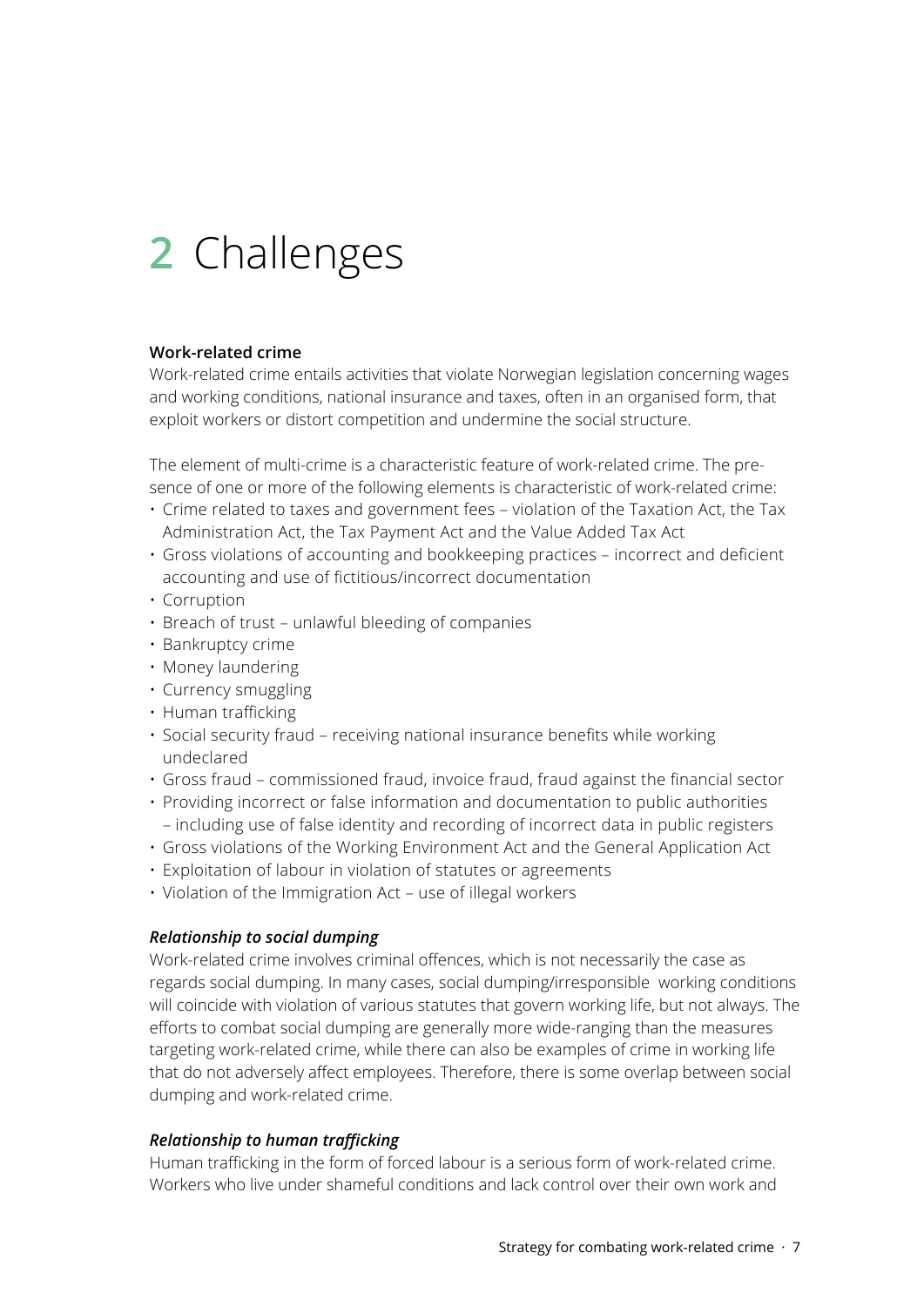life circumstances are indications of forced labour. This can include use of force, dependency and pressure, which the person feels compelled to accept in order to avoid the employer notifying the authorities regarding unlawful residence or other factors that can have negative consequences for the person.

### *Relationship to economic crime*

Work-related crime is linked to economic crime. Economic crime is often defined as "profit-motivated, unlawful actions that are often committed within or originating from an economic activity that is, in and of itself – or that purports to be – legal". Money laundering, tax, fee or toll evasions, accounting crime and securities crime fall under this definition. The strategy to counteract work-related crime is an important part of the Government's overall measures to combat economic crime.

# *Challenges regarding wage formation*

Crime and irresponsible conditions undermine the values that form the basis for cooperation between the parties in Norwegian working life. The official Norwegian report (NOU 2013:13) of the Holden Committee, which assessed the challenges facing wage formation in Norway in its recommendation, stated that systems to counteract social dumping and the race to the wage bottom would be necessary for a long time to come. The official Norwegian report (NOU 2016:15) of the Cappelen Committee concluded that the Holden Committee's assessments are still valid. All of the main organisations in working life were represented in both these committees.

# *What is the scope of work-related crime?*

In a report prepared on assignment from the Norwegian Tax Administration, the independent analytical group Economics Norway, has estimated tax and fee evasions in connection with work-related crime in 2015. Economics Norway indicates a range between 12 and 60 billion kroner as an estimate for the scope of failure to pay taxes and fees.

Economics Norway has also estimated the scope of hidden value creation, which includes data relating to detected income and the basis for employers' contributions linked to work-related criminal acts, as well as an estimate of the value of relevant national insurance fraud. Economics Norway estimates the range of hidden value creation at between 28 and 108 billion kroner in 2015. 28 billion kroner is equivalent to 1.2 per cent of GDP Mainland Norway. Economics Norway's calculations indicate that the scope of work-related crime was increasing in the period from 2000–2009, but that it has levelled off after that.<sup>1</sup>

The Norwegian Tax Administration has also conducted its own analyses based on the Administration's control data and a series of questionnaires targeting enterprises and consumers. The Norwegian Tax Administration has determined that about fifteen per cent of all enterprises are involved in work-related crime, although there is some uncertainty associated with this estimate. The percentage is highest in parts of the construction industry and road freight transportation. The Norwegian Tax Administration's analysis indicates that control and verification efforts on the part of public agencies lead to a reduction in the scope of work-related crime in those sectors and industries subject to close monitoring by the authorities.<sup>2</sup>

<sup>1</sup> Economics Norway (2017) *Analyse av former, omfang og utvikling av arbeidslivskriminalitet.* Report 69-2017. <Analysis of form, scope and development of work-related Crime>

<sup>2</sup> Norwegian Tax Administration (2017) *Omfanget av utviklingen av arbeidslivskriminaliteten i Norge - Analyse av risikobaserte kontroller.* Technical report 2017. <Scope of development of work-related crime in Norway – Analysis of risk-based verification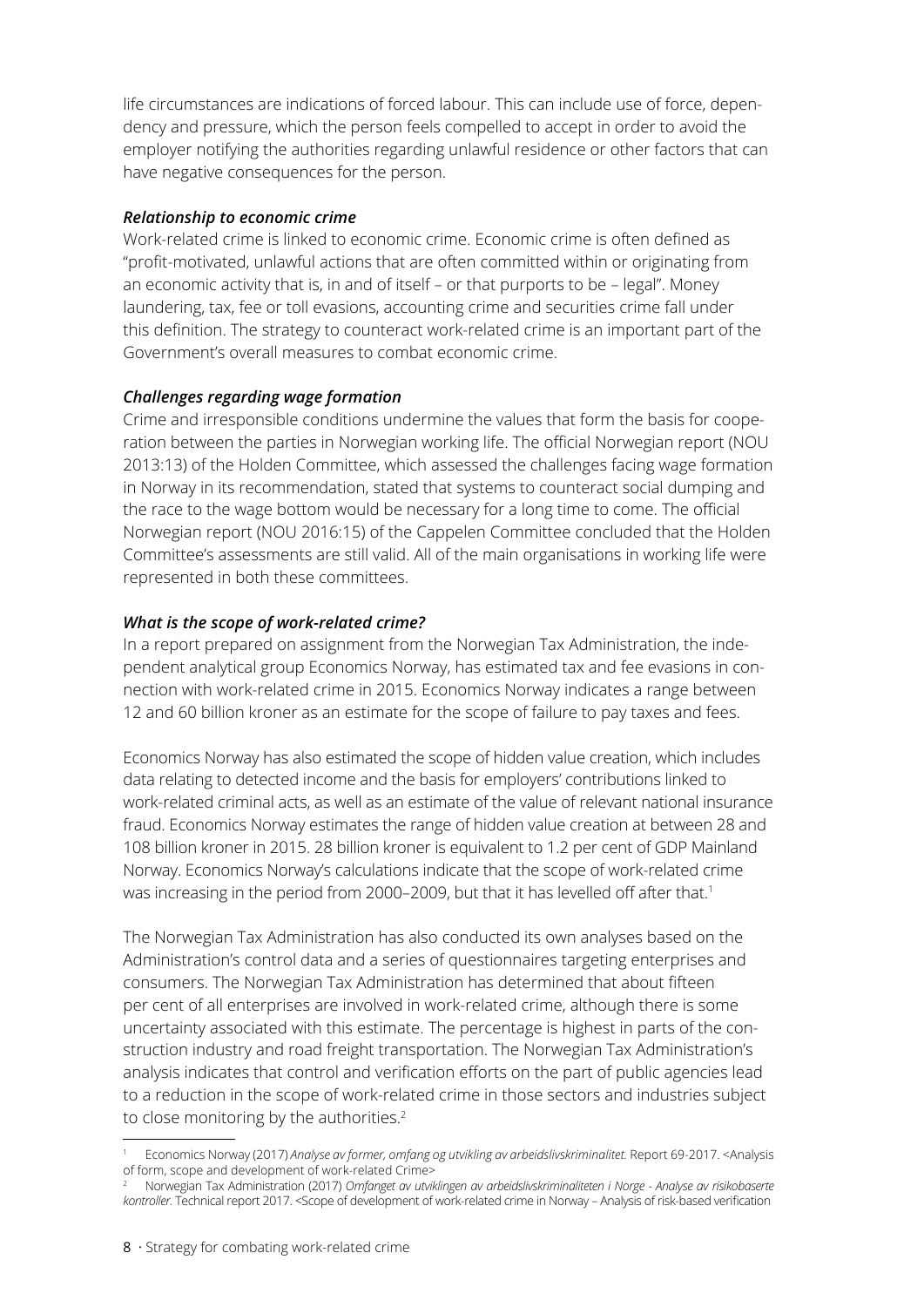### **Survey of attitudes towards tax evasion**

Survey of attitudes related to tax evasion can provide an indication of the development in work-related crime. The Norwegian Tax Administration conducts annual surveys among industries and enterprises, while Cooperation Against Underground Economy (SMSØ) conducts surveys among consumers every other year:

- SERO (Norwegian Tax Administration's survey of compliance, reporting and risk of discovery)
- Survey of the building and construction sector "B2B Market" (BA proff)
- SMSØ (Collaboration against Underground Economy) survey of undeclared work in the private market

SERO poses questions to business operators about the likelihood of the tax authorities discovering tax evasions in their sector. In the 2018 survey, about 70 per cent report that the likelihood of being discovered is high, which is an increase of 10 per cent from 2016. SMSØ's survey of the scope of undeclared work in the private market indicates a decline in the purchase of undeclared labour, from 14 per cent in 2016 to 10 per cent in 2018.

#### **Report on work-related crime in Norway**

In 2017, the National Inter-Agency Center for Analysis and Intelligence (NTAES) prepared a situational description on work-related crime.3 This report is based on a similar situational description from 2014. At that time, the report showed that work-related crime was in the process of becoming more systematic and organised. This development has continued. The situational description from 2017 shows that enterprises increasingly camouflage their violations of the law behind a seemingly law-abiding facade. The agencies experience a growing degree of activities being moved among enterprises, that new enterprises are constantly being established and that sole proprietorships are used where, in fact, there is actually an employer responsibility. Use of fictitious and false documentation is highlighted as a very significant challenge, and this is used e.g. to camouflage undeclared work. There is also an increasing tendency towards use of false IDs and ID abuse, and this plays a key role in cases of fraud.

The criminal actors operate in several sectors and they often move their operations between sectors. The scope still appears to be highest in the construction sector, but the agencies also uncover many violations in service activities linked to property operations, car washes and repair shops, cleaning, hairdressers/beauticians, food service, etc. Road freight transportation is also mentioned as an arena where criminal actors operate.

<sup>3</sup> National Inter-Agency Center for Analysis and Intelligence (NTAES) (2017) Situational description 2017 – Work-related crime in Norway*.*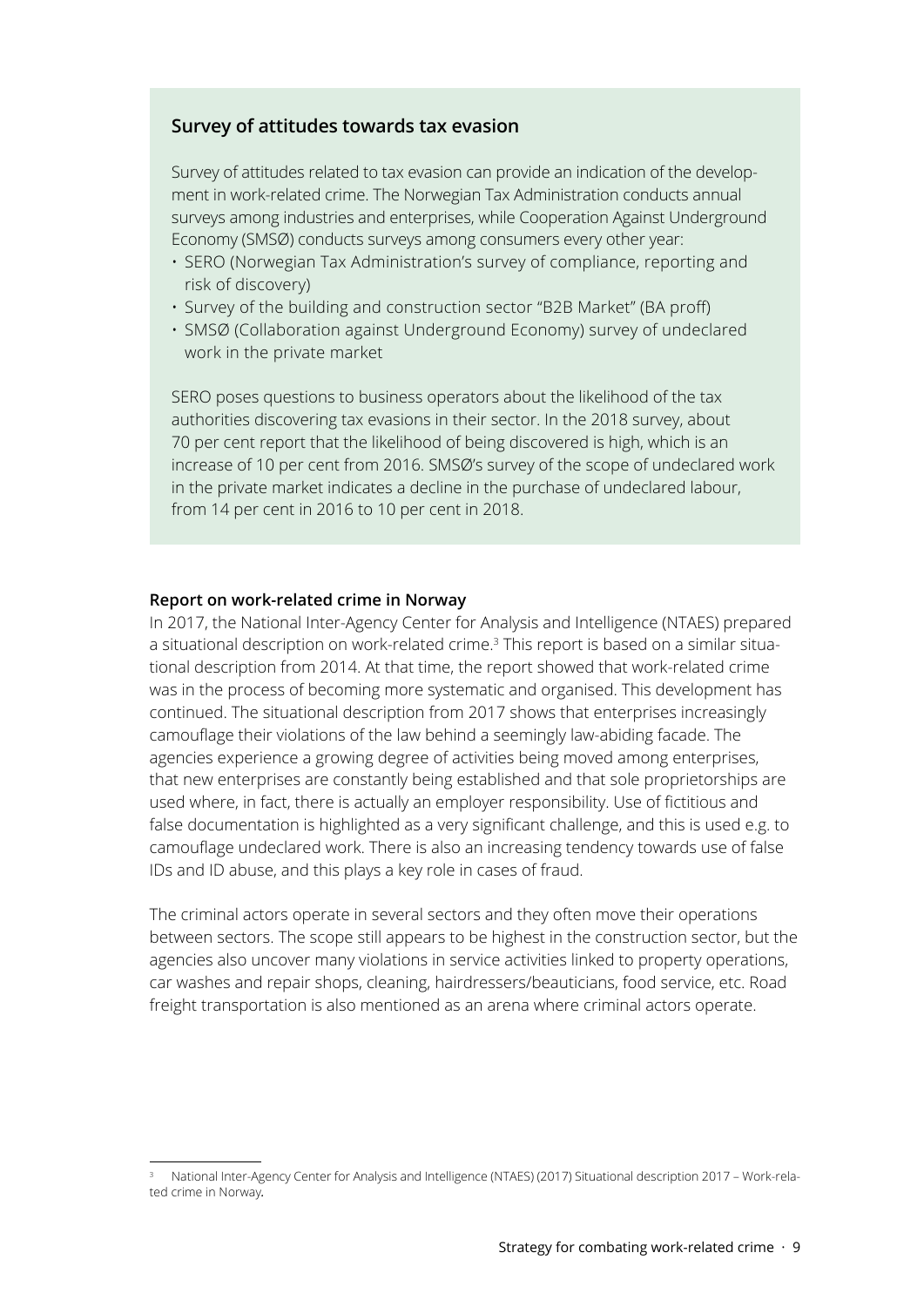# **Survey of social security fraud**

In an analysis commissioned by the Directorate of Labour and Welfare in 2013, PROBA Research estimated that the scope of social security fraud amounts to five per cent of all disbursements for transitional benefits, work assessment allowances, disability pensions, unemployment benefits and parental benefits.<sup>1</sup> In 2018, Oslo Economics estimates that the scope of incorrect payments linked to sick pay, which comprise both deliberate acts (social security fraud) and unconscious acts (e.g. user or process errors), account for between 150 and 550 million kroner each year.2 Oslo Economics has also been assigned the task of analysing incorrect payments in the field of unemployment benefits.

<sup>1</sup> PROBA Research (2013) Social security fraud in Norway.

<sup>2</sup> Oslo Economics (2018) Mapping the scope of incorrect payments in the field of sick pay.

#### **Common goals for the multi-agency collaboration against work-related crime**

The Norwegian Labour Inspection Authority, the police, the Norwegian Tax Administration and the Norwegian Labour and Welfare Service have organised a broad-based collaboration on efforts to combat work-related crime. The agencies have agreed to organise their joint efforts to achieve the following goals:

- *Key parties posing threats* have experienced a substantial reduction in their capacity and intentions
- *Foreign employees* have been empowered to safeguard their rights and fulfil their obligations
- *Consumers and employers/principals* do not contribute to work-related crime through purchases of goods and services

The agencies will employ various instruments to combat criminal actors in working life, such as seizing assets, shutting down enterprises, withdrawing rights, prevention against organising and camouflaging illegal activity and criminal prosecution. It is an objective that the criminal actors shall perceive organising and camouflaging their violations as being difficult, as well as obtaining access to capital, customers, suppliers, expertise and manpower; all of which they rely on to operate outside the law. The objective is that the criminal actors shall perceive it as being difficult, preferably impossible, to earn money on this type of activity in working life. The agencies will also implement measures aimed at foreign employees to reinforce their ability to safeguard their own rights and obligations. Moreover, the agencies shall develop and implement multi-agency preventive measures aimed at consumers and employers/principals.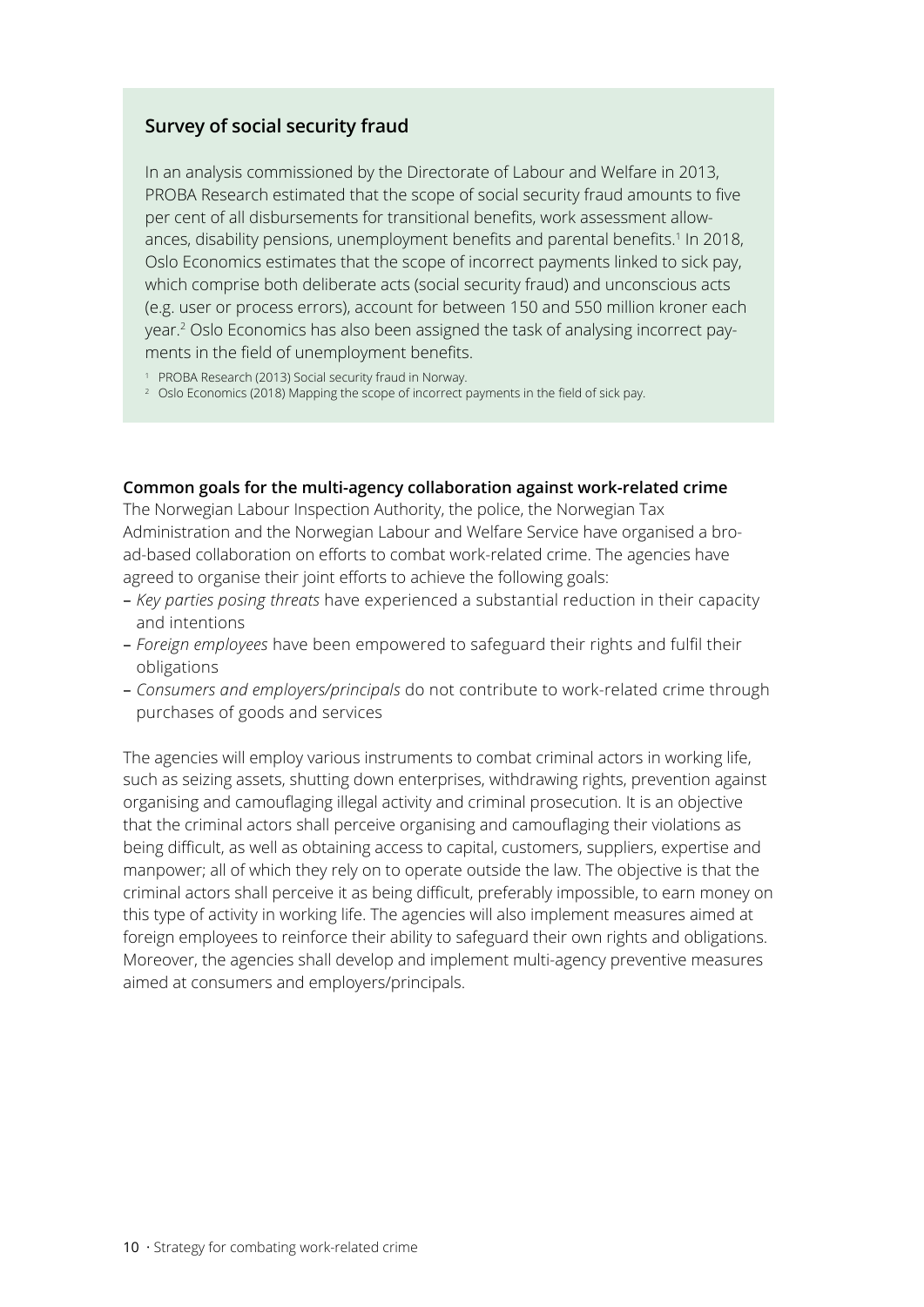# **4** Revised strategy for combating work-related crime

# Overview of measures

Below is an overview of the measures in the revised strategy. Several of the measures have been changed as compared with the revised strategy presented in 2017. Some of the measures are placed differently, and new measures are included. A status report will be prepared based on the revised strategy.

| <b>No</b>                            | <b>Measure</b>                                                                                                                            | <b>Responsible ministries</b>                                                                                                                       |  |
|--------------------------------------|-------------------------------------------------------------------------------------------------------------------------------------------|-----------------------------------------------------------------------------------------------------------------------------------------------------|--|
| Cooperation with the social partners |                                                                                                                                           |                                                                                                                                                     |  |
| 1                                    | Tripartite cooperation against work-related crime                                                                                         | The Office of the Prime Minister<br>coordinates                                                                                                     |  |
| 2                                    | Continue work on tripartite industry cooperation<br>in vulnerable sectors                                                                 | The Ministry of Labour and Social Affairs                                                                                                           |  |
| 3                                    | Measures to promote responsibility in the con-<br>struction sector                                                                        | The Ministry of Local Government and<br>Modernisation, the Ministry of Labour<br>and Social Affairs and the Ministry of<br>Finance                  |  |
| Prevention and procurements          |                                                                                                                                           |                                                                                                                                                     |  |
| 4                                    | Stronger inter-agency cooperation on prevention<br>of work-related crime                                                                  | The Ministry of Finance, the Ministry<br>of Justice and Public Security and the<br>Ministry of Labour and Social Affairs                            |  |
| 5                                    | Business-related contacts in the police                                                                                                   | The Ministry of Justice and Public Security                                                                                                         |  |
| 6                                    | Develop service that makes it easier to verify<br>whether suppliers are responsible - eBevis                                              | The Ministry of Trade, Industry and<br>Fisheries and the Ministry of Children and<br>Equality                                                       |  |
| 7                                    | Information and follow-up of regulations for<br>public procurements                                                                       | The Ministry of Trade, Industry and<br>Fisheries, the Ministry of Labour and<br>Social Affairs and the Ministry of<br><b>Education and Research</b> |  |
| 8                                    | Collaboration against underground economy                                                                                                 | The Ministry of Finance                                                                                                                             |  |
| 9                                    | Make it easier for consumers to choose responsi-<br>ble market players                                                                    | The Ministry of Children and Equality, the<br>Ministry of Labour and Social Affairs and<br>the Ministry of Finance                                  |  |
| 10                                   | Make it easier for private businesses to be<br>responsible                                                                                | The Ministry of Labour and Social Affairs<br>and the Ministry of Finance coordinate                                                                 |  |
| 11                                   | Reinforced follow-up of suppliers in connection<br>with purchase of labour market measures                                                | The Ministry of Labour and Social Affairs                                                                                                           |  |
| Knowledge                            |                                                                                                                                           |                                                                                                                                                     |  |
| 12                                   | Better knowledge about work-related crime                                                                                                 | The Ministry of Finance coordinates                                                                                                                 |  |
| 13                                   | Survey on the development of forms of affiliation<br>in working life and the use of the general applica-<br>tion of collective agreements | The Ministry of Labour and Social Affairs                                                                                                           |  |